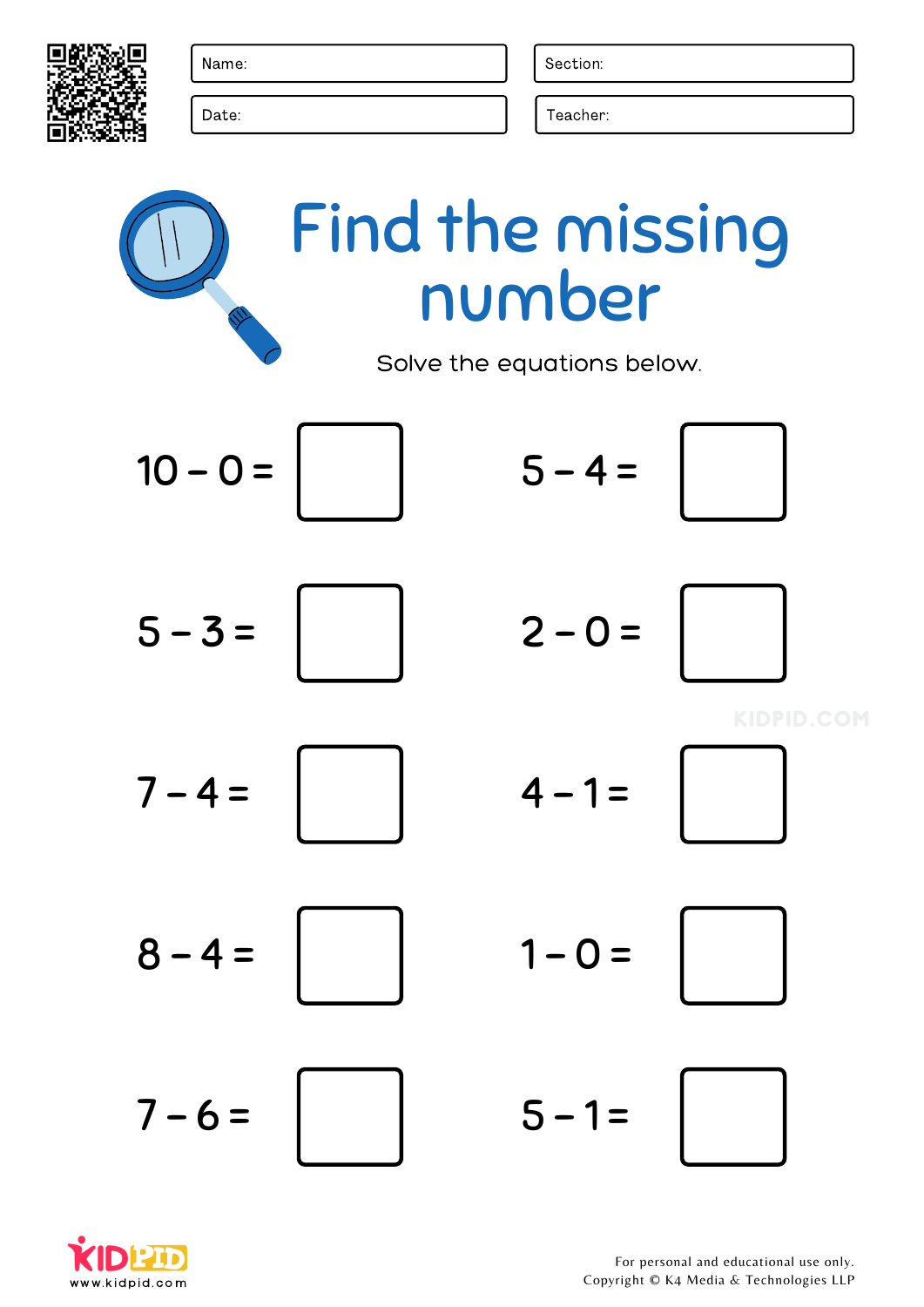



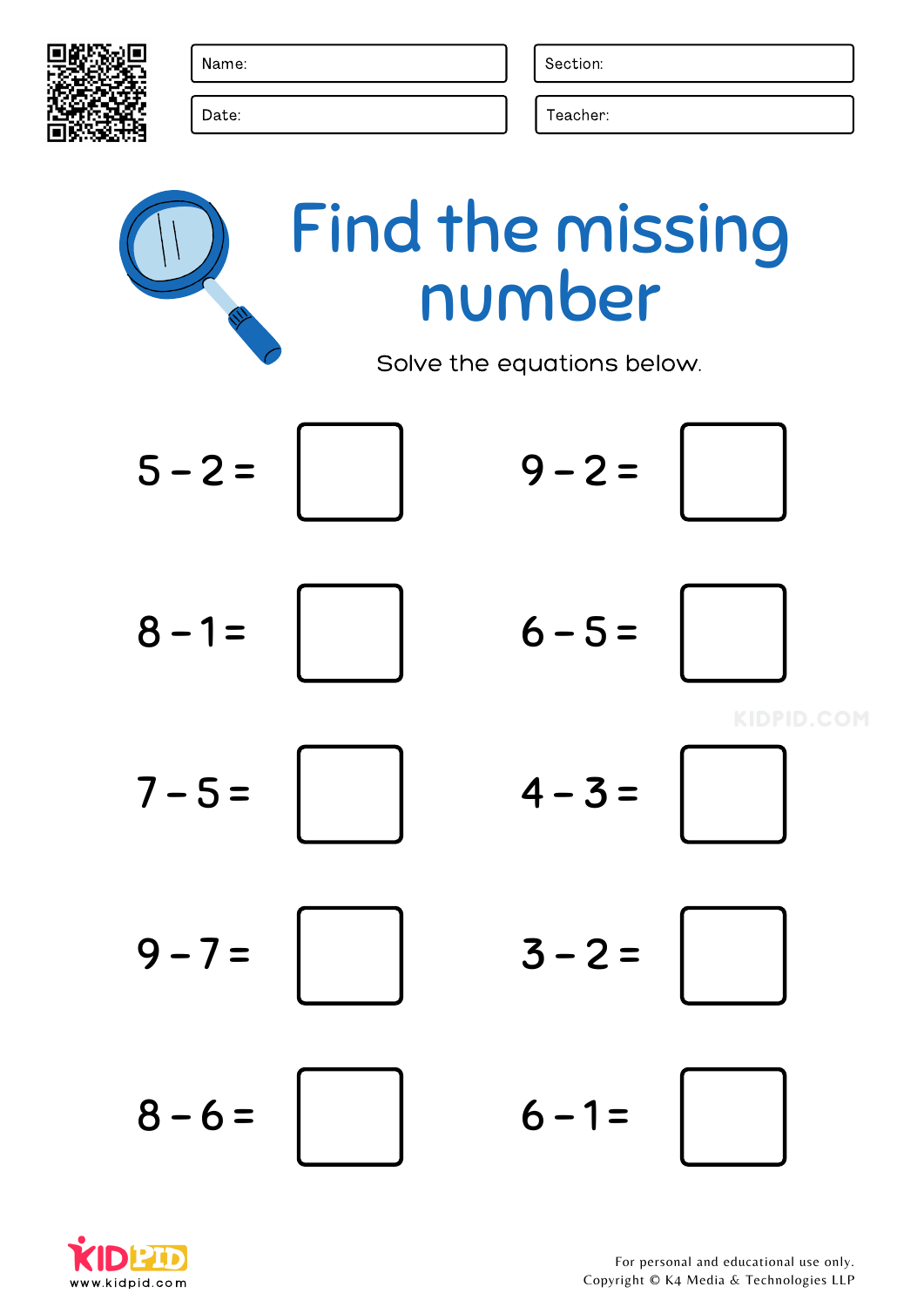

Date: Teacher: The United States of the United States of the United States of the United States of the United States of the United States of the United States of the United States of the United States of the United States



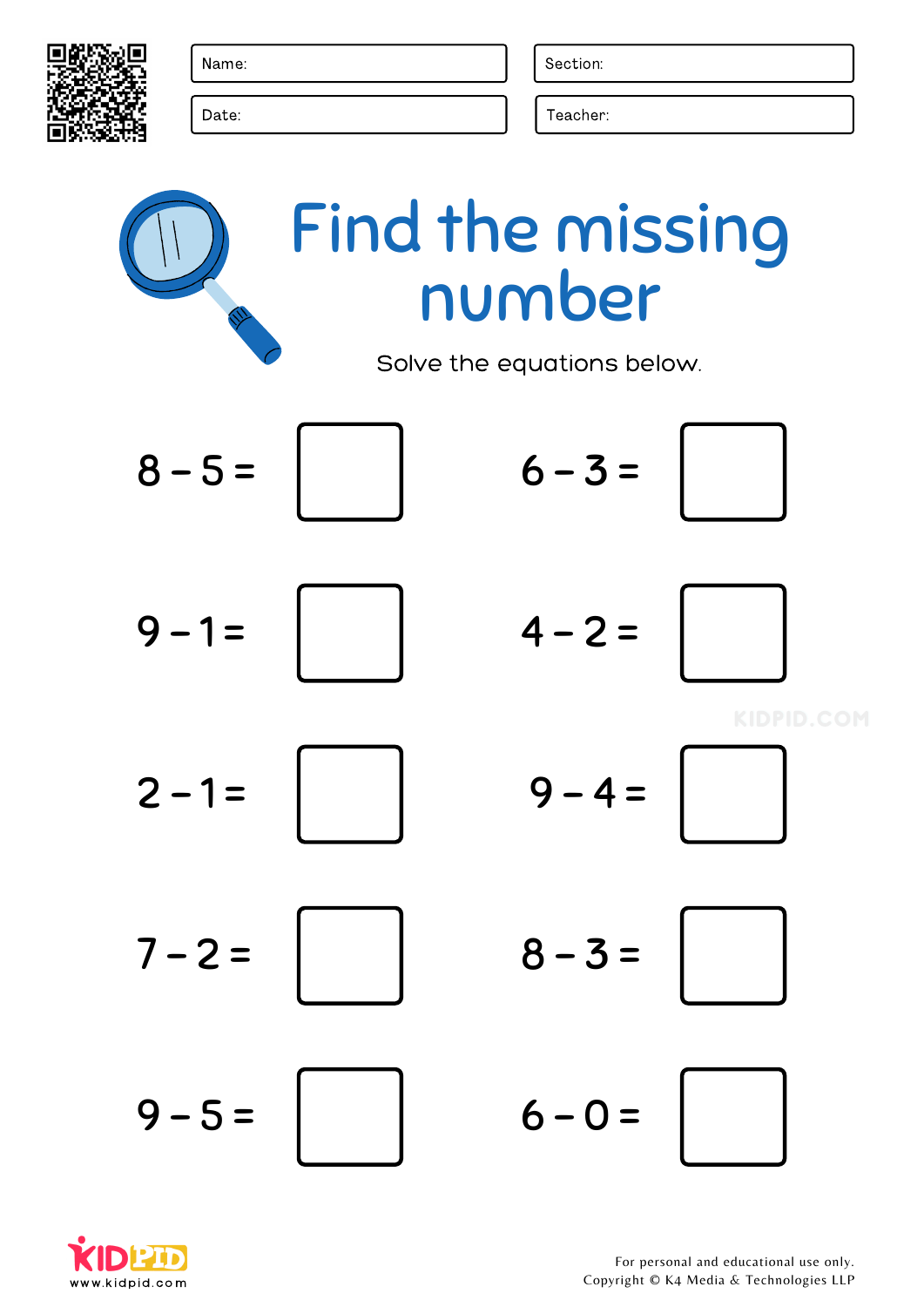

Date: Teacher: The United States of the United States of the United States of the United States of the United States of the United States of the United States of the United States of the United States of the United States



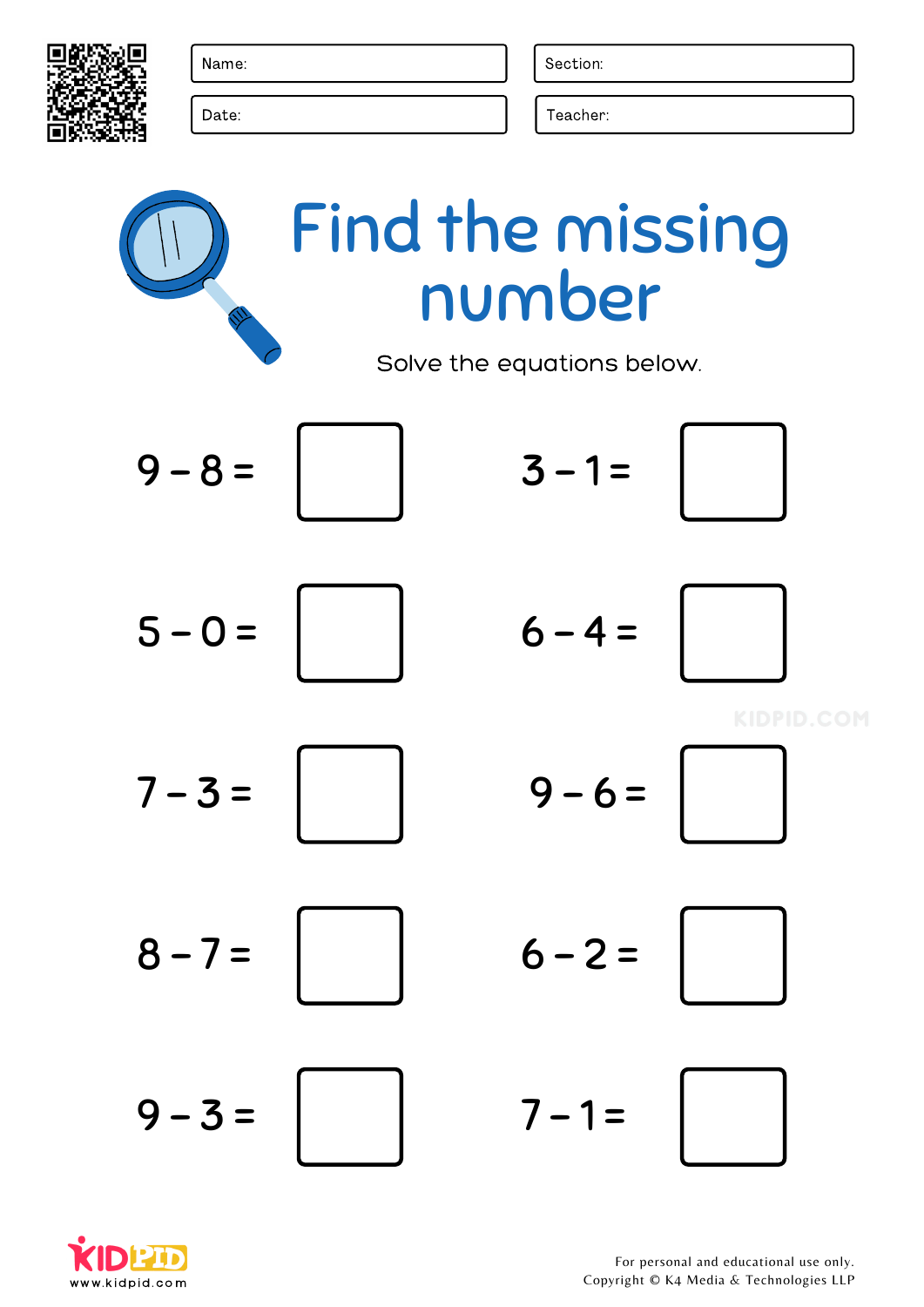

Date: Teacher: The United States of the United States of the United States of the United States of the United States of the United States of the United States of the United States of the United States of the United States



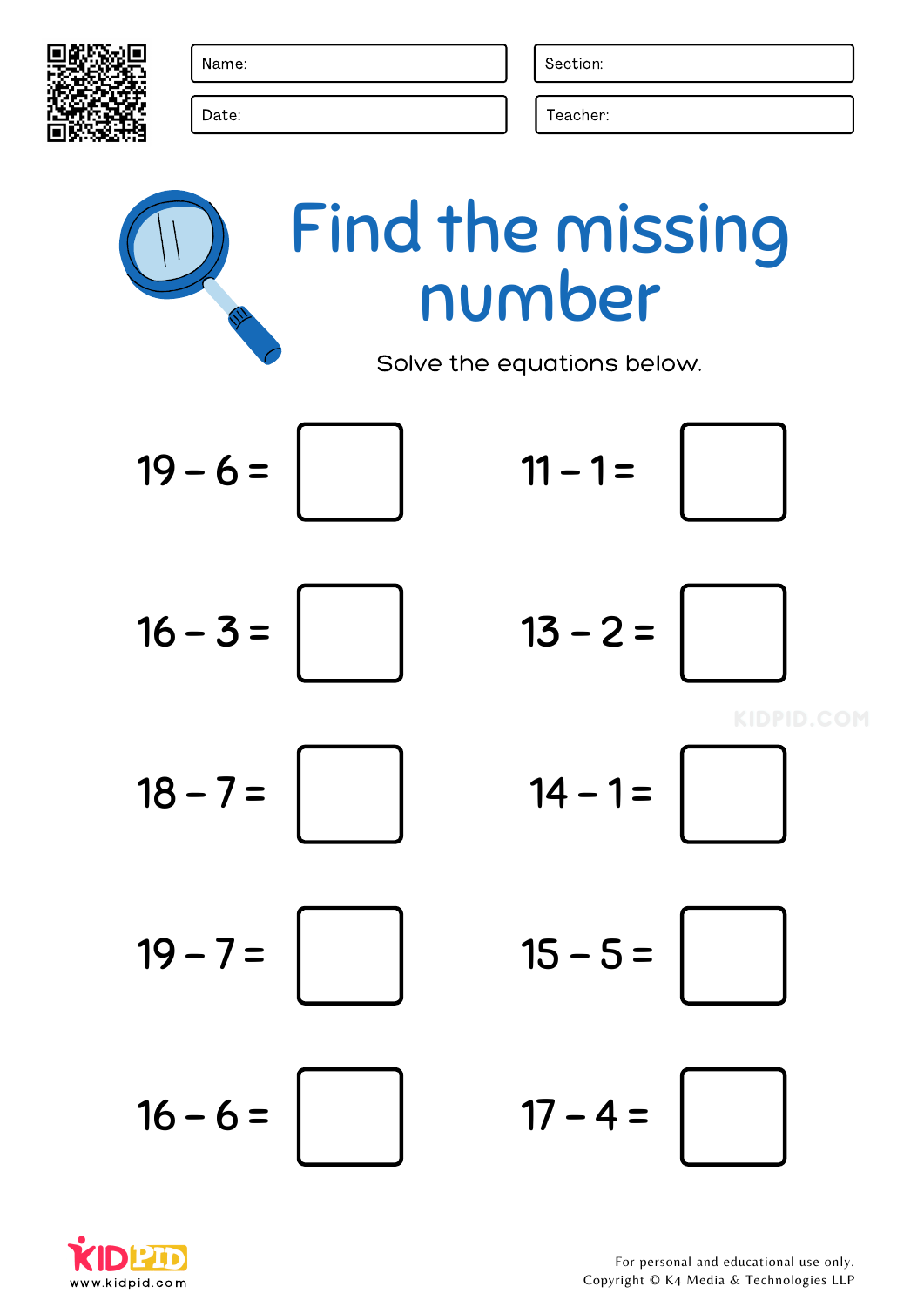



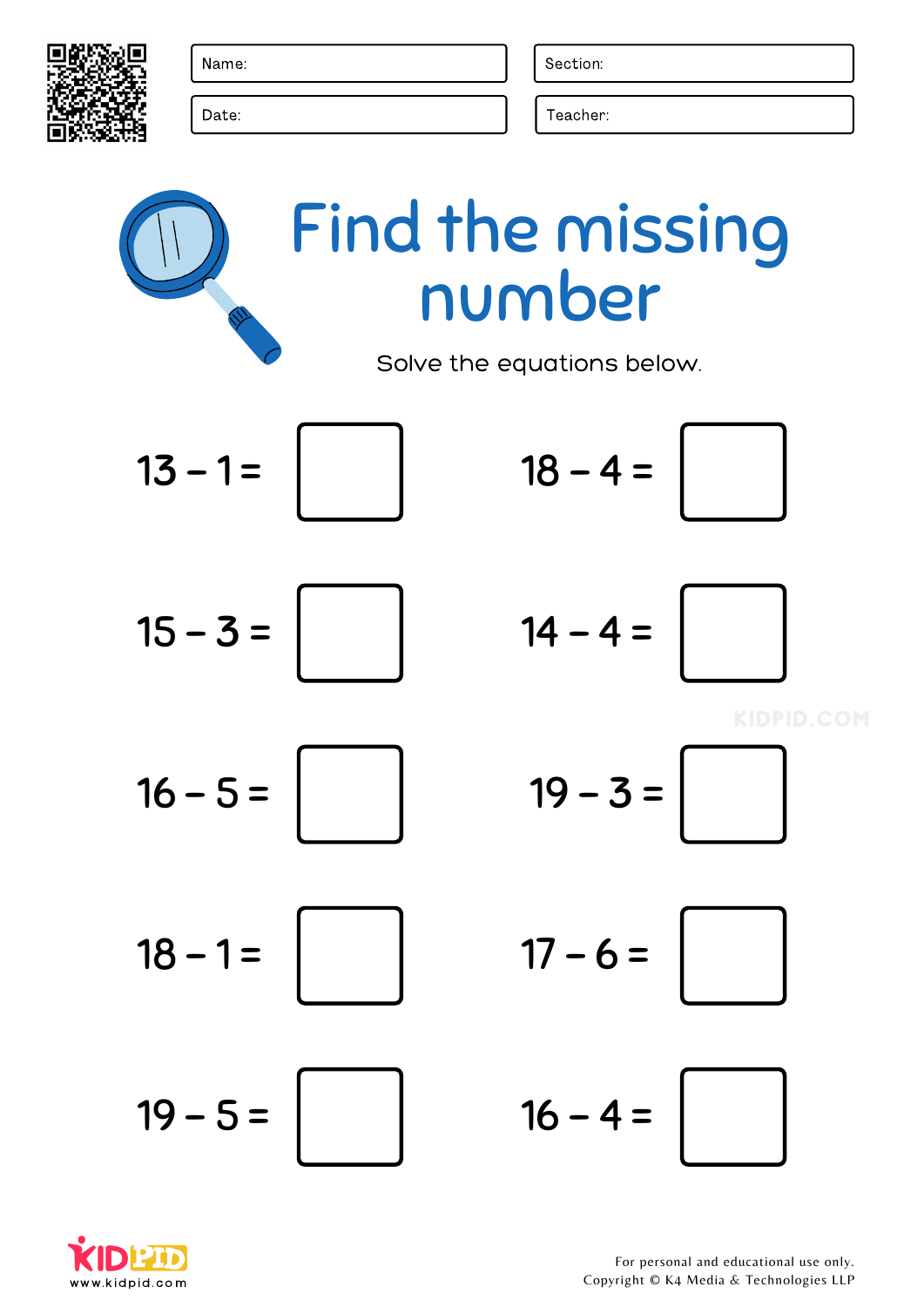